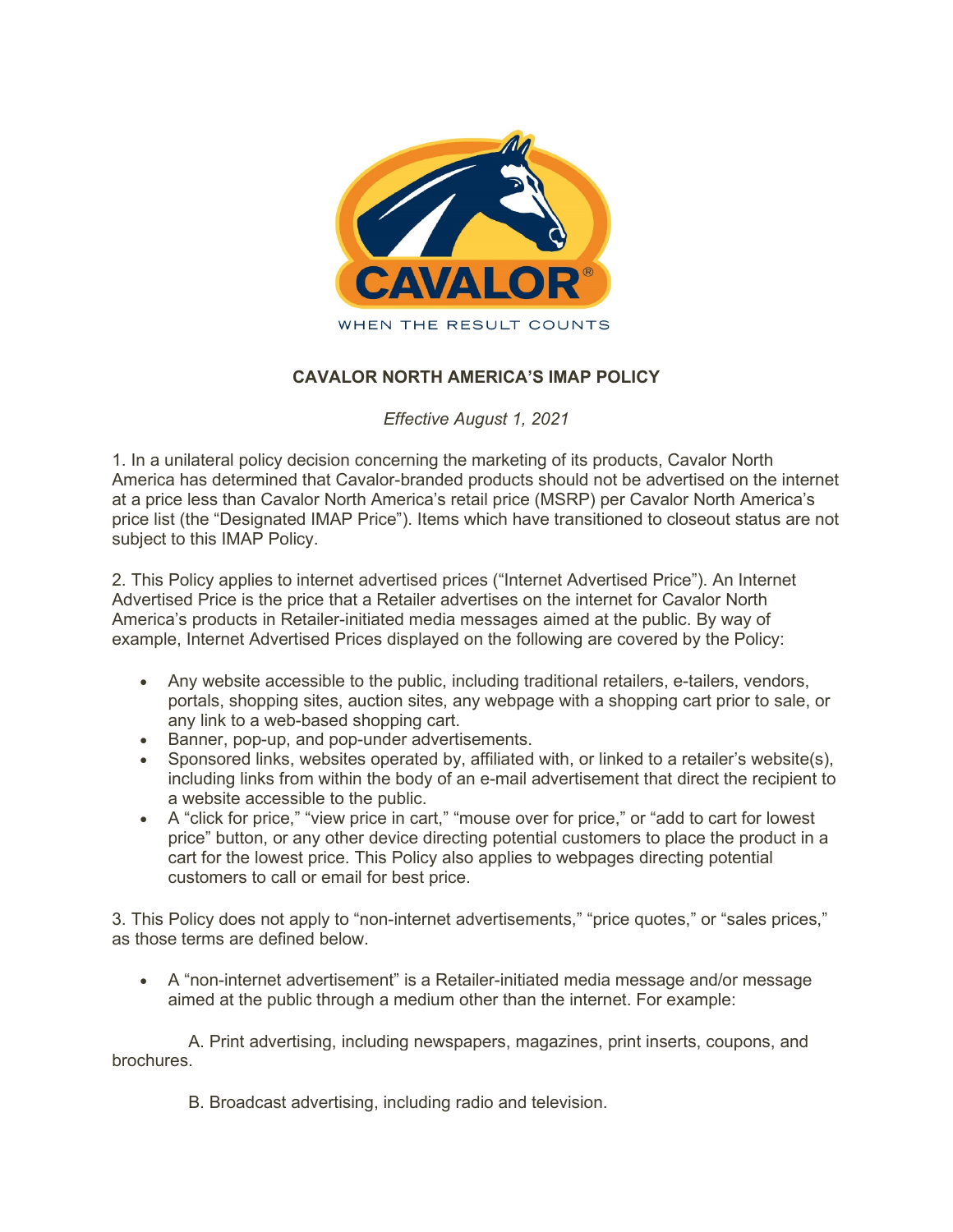C. Direct advertising, including catalogs, newsletters, direct mail pieces, flyers, and broadcast faxes, whether mailed, hand delivered, or shipped in-box with product.

D. E-mail advertisements sent to individual customers. Note, however, that (i) blast emails and (ii) links from within the body of an e-mail that direct the recipient to a website that is accessible to the public are both covered by the Policy.

- A "price quote" is the price that a Retailer communicates to a particular customer who inquiries about Cavalor North America's products, whether the inquiry or the quote was transmitted orally, by telephone, by email, or by letter.
- A "sales price" is the price that a customer pays a Retailer for Cavalor's products, netted down to account for any discounts or other consideration from the Retailer. Sales prices may be subject to Cavalor North America's eMRP policy.

4. This Policy applies to all Cavalor-branded products, regardless of whether they are marketed under Cavalor's brand name. For clarity, this IMAP Policy applies to any of Cavalor North America products that have been white-labeled by the Retailer.

5. A violation of this IMAP Policy occurs if a Retailer's Internet Advertised Price is below the Designated IMAP Price for that model of Cavalor North America's product. A violation of this IMAP Policy also occurs if a Retailer sells or provides Cavalor North America's products to a reseller or other third party whose Internet Advertised Price is below the Designated IMAP Price for that model of Cavalor North America's product. Cavalor North America's has instituted the following "three strike" policy:

- First Violation: A first violation will result in an emailed notice from Cavalor North America identifying the violation and the required remediation. Any identified violations are to be corrected within twenty-four (24) hours. As proof of remediation, Retailer will send Cavalor North America an email with the URL link(s) showing the correction. Failure to correct identified violations may result in the issuance of a second violation notice.
- Second Violation: A second violation will result in an emailed notice from Cavalor North America identifying the violation and the required remediation. Failure to correct identified violations within twenty-four (24) hours will result in Cavalor North America placing a hold on the Retailer's orders until the violation is corrected. As proof of remediation, Retailer will send Cavalor North America an email with the URL link(s) showing the correction.
- Third Violation: A third violation will result in an emailed notice from Cavalor North America identifying the violation. Cavalor North America will cancel all open orders, refuse to accept new orders, and terminate the relationship with the Retailer.

Cavalor North America will consider each violation based on its own facts, and any decision by Cavalor North America to discontinue the supply of Cavalor product cannot be appealed. Retailers will have 24 hours from transmission of the e-mail notice to correct all identified violations. Cavalor North America may unilaterally decide to review a Retailer's status including any suspensions or terminations—after an independently determined period.

*6.* Cavalor North America may revise this IMAP Policy or its price list at any time and in any respect. When and if it does, best efforts will be made to provide those revisions to You. *However, Cavalor North America takes no responsibility for ensuring that you*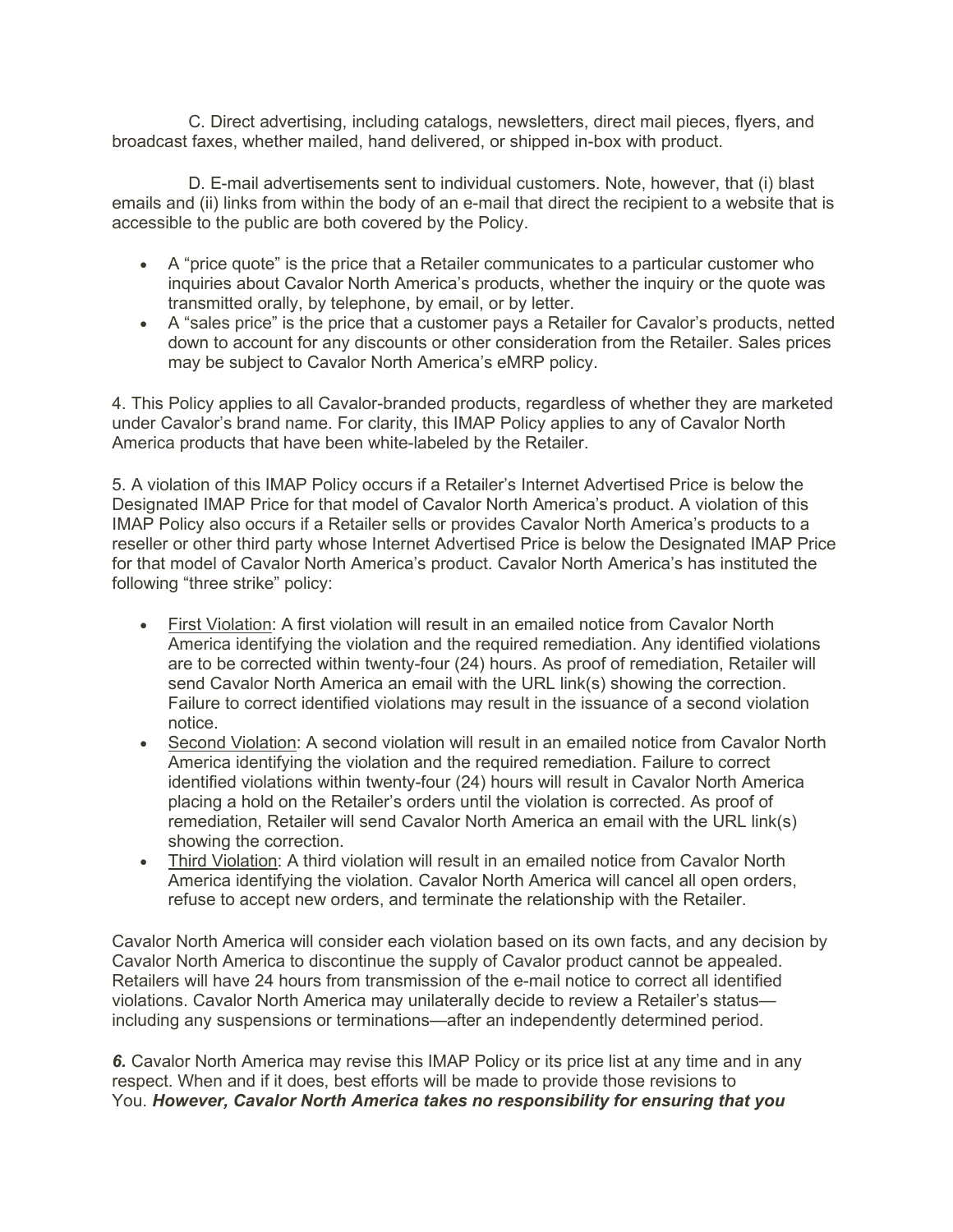*receive updates or revisions to the IMAP policy and IMAP prices. The latest versions will be available at* www.cavalordealers.com

## 7. **IMPORTANT:**

**Retailers are free to determine on their own the prices at which they will advertise** Cavalor North America's **products. Nothing in** Cavalor North America's **IMAP Policy or price list is to be construed as an agreement betwe**e**n** Cavalor North America **and any Retailer on the resale price of** Cavalor North America's Cavalor North America's **products.** Cavalor North America **does not seek and will not accept any such agreement. To be eligible for uninterrupted supply of** Cavalor North America's **products, however, a Retailer must be in compliance with** Cavalor North America's **IMAP Policy. If any Retailer believes that any person associated with** Cavalor North America **has attempted to depart from this Policy by attempting to agree or agreeing on a price at which the Retailer will advertise, quote, or sell a Cavalor product, then the Retailer should immediately notify** Cavalor North America **in writing at the address provided below.**

> Cavalor North America Attn: Marketing 3529 Corporate Dr. Dalton, GA 30721

8. Cavalor North America is not asking or requiring Retailers to agree to any aspect of this IMAP Policy . Cavalor North America is implementing the IMAP Policy as its own policy and advising Retailers that there will be certain consequences if they advertise Cavalor North America's products on the internet at prices less than the applicable Designated IMAP Price. Importantly, Retailers remain free to determine if they wish to follow Cavalor's IMAP Policy or not.

9. Only Cavalor North America can determine if a violation of this Policy has occurred, and Cavalor North America alone is responsible for enforcing its IMAP Policy when it determines that the Policy has been violated. The details of Cavalor North America's enforcement decisions will be strictly between the Retailer that has violated the IMAP Policy and Cavalor North America. Cavalor North America' salespeople are not allowed to discuss these details with other Retailers, and they cannot modify the Policy's provisions.

10. Cavalor North America has unilaterally created certain limited exceptions to this IMAP Policy. Internet Advertised Prices for the following product categories are *not* subject to this Policy:

A. *Sales of products discontinued by the factory.* Factory authorized closeout items and overstock products.

B. Cavalor North America *authorized promotions*. From time to time, Cavalor North America may authorize Retailers to advertise specific products on the internet at a price below the Designated IMAP Price for a specified period.

C. *Private Consumer Listings*. Products that are marketed to a private consumer listing not available to the public.